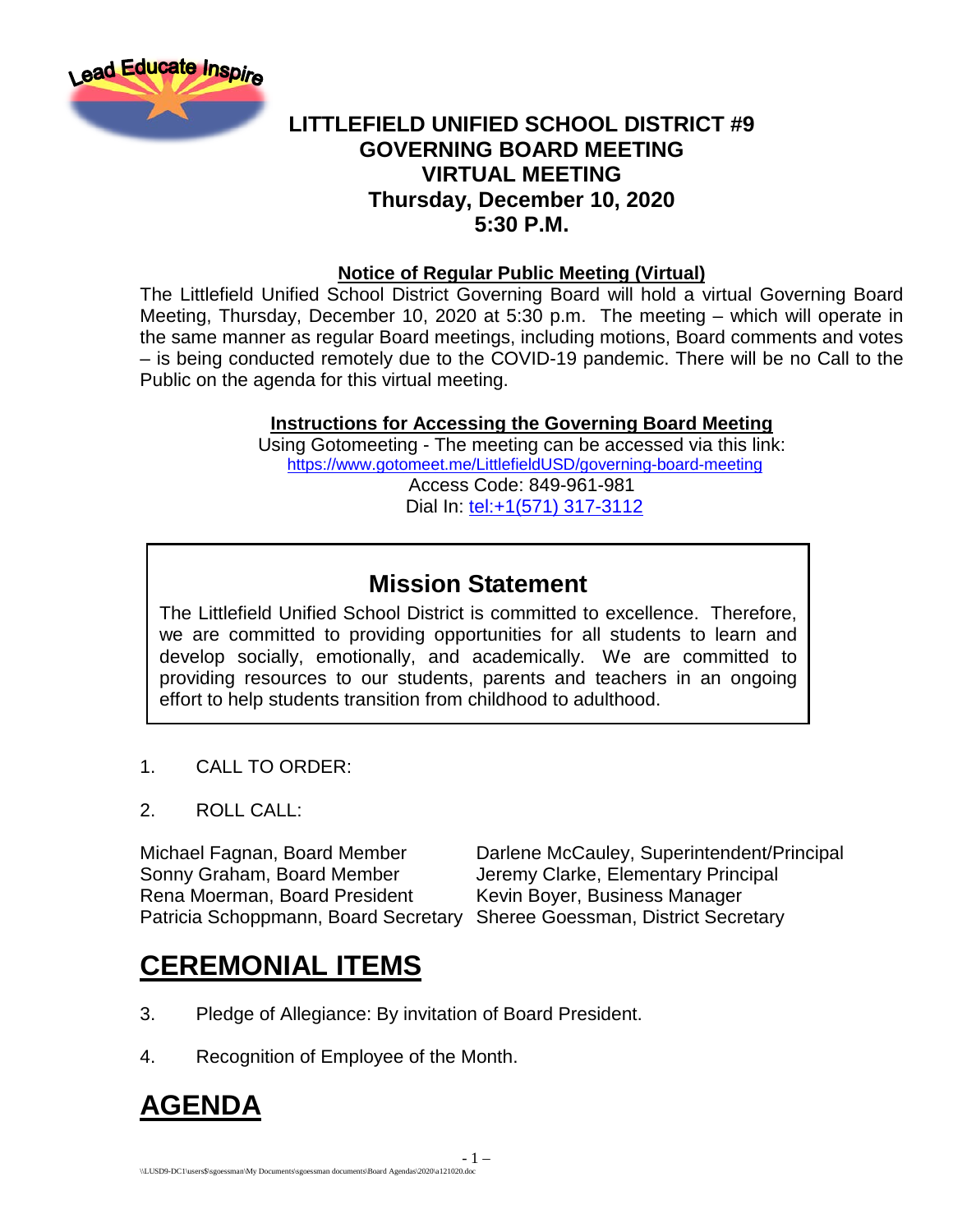

5. Consideration of approval of the December 10, 2020 LUSD9 Board Meeting agenda.

# **PUBLIC COMMENT**

At this time, the public may speak to the Governing Board on topics of concern with the public body's jurisdiction, even if the topic is not specifically included on the agenda. The public must state their full name for the record and will be allowed up to three minutes to address the Governing Board. No action will be taken as a result of public comments. The Board expects that citizens who address the board will present concerns regarding the activities in question rather than make personal attacks upon Board Members, District Personnel or other persons in attendance or absent. In addition, questions or comments on matters that are currently under legal review will not be accepted.

6. Public Comment.- This month's Call to the Public will be modified to comply with CDC guidelines on social distancing due to COVID-19, the meeting will be live-streamed. An individual wishing to address the Governing Board must email their message to hr@lusd9.com by 12:00 PM the day of the meeting. A LUSD employee will read the Call to the Public comments.

## **INFORMATION AND DISCUSSION:**

- 7. Mr. Boyer, Business Manager.
	- a. Student Activity Account Balance.
	- b. Food Service Financial.
	- c. Other
- 8. Jeremy Clarke, Elementary Principal
	- a. School Update.
	- b. Other
- 9. Mrs. McCauley, Superintendent/Principal
	- a. Upcoming Dates:
		- i. December 11, 2020 No School (Athletic Friday)
		- ii. December 11, 2020 Blood Drive (Governing Board Room)
		- iii. December 18, 2020 Early Out
		- iv. December 21, 2020 January 4, 2021 No School (Winter Break)
	- b. School Update.
	- c. Final Exam Schedule December 16, 17 and 18.
	- c. Other.
- 10. Board Reports.
	- a. Other

## **CONSENT AGENDA**

Approval of Routine Orders of Business. Documentation concerning the matters on the Consent Agenda may be reviewed at the Littlefield Unified School District Office, located at 3490 East Rio Virgin Road, Beaver Dam, Arizona. Any Board Member may request an item be pulled off the agenda for further discussion.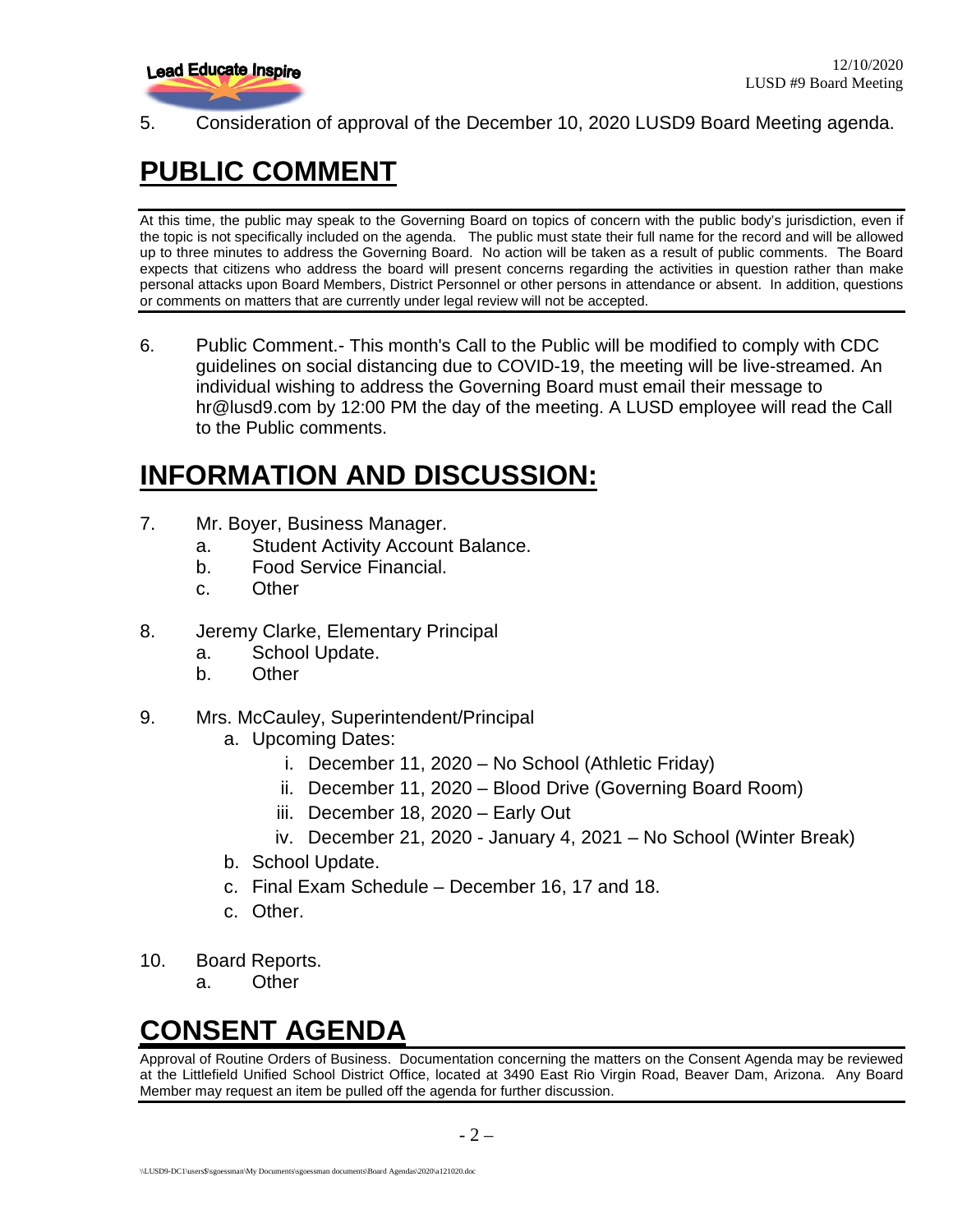

- 11. Consideration of approval of the November 12, 1010 Governing Board Meeting Minutes and the November 19, 2020 Special Governing Board Meeting Minutes.
- 12. Consideration of approval of Vouchers:
	- a. LUSD9 Payroll Vouchers: 11/2111 and 12/2112.
	- b. LUSD9 Vouchers: 1009 and 1010.
	- c. Stipends

(Members of the public may view the content of the vouchers 24 hours prior to the board meeting in the district office.)

13. Consideration of approval of FY 2020/2021 Certified and Classified Personnel, Substitute Personnel, and Coaches per the attached list, including the following:

| <b>Name</b>      | <b>Position</b>                      | <b>Effective</b><br>Date |
|------------------|--------------------------------------|--------------------------|
| Bigham, Toria    | Substitute Teacher & Substitute Aide | 12/1/2020                |
| Vincent, William | <b>Substitute Teacher</b>            | 01/05/2021               |

14. Consideration of the following staff resignations/terminations:

| <b>Name</b>           | <b>Position Location</b>   | Last Day   |
|-----------------------|----------------------------|------------|
| Hermosillo, Elizabeth | School Aide                | 11/20/2020 |
| Wilson, Mary          | <b>Food Service Worker</b> | 12/15/2020 |

## **ACTION ITEMS AND/OR DISCUSSION**

- 15. Consideration of approval of donations received by the District per Policy KCD. a. Asbait - \$375 – Fall Wellness Stipend
- 16. Review and direction regarding Professional/Support Staff Donation of Sick Leave. a. Policy GCCG
	-
	- b. Regulation GCCG-RA
	- c. Exhibit GCCG-EA
	- d. Exhibit GCCG-EB
	- e. Exhibit GCCG-EC
- 17. Discussion and possible action regarding Governing Board Self Evaluation results per Policy #BAA.
- 18. Consideration of approval of 2021 Budget Revision #1.
	- a. Public Hearing.
	- b. Adoption of 2021 Budget Revision #1.
- 19. Consideration of approval of Pay for Performance Plan (301 Classroom Site Funds).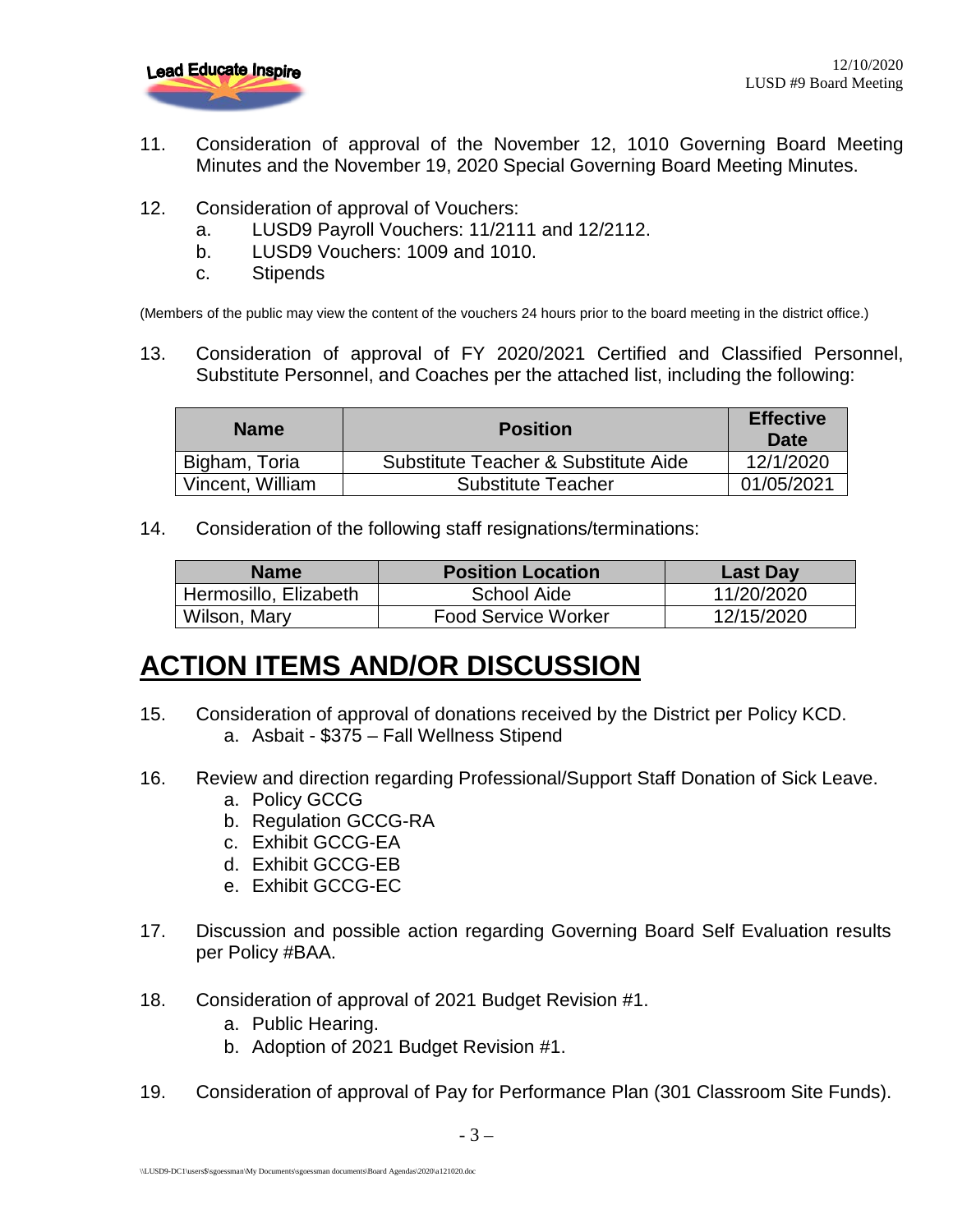

- 20. Consideration of approval of disposal of fixed assets.
- 21. Discussion and possible action regarding school closure and distance learning due to COVID.
- 22. Consideration of approval of the FY 2019/2020 Preventive Maintenance Program.
- 23. Consideration of approval of Superintendent Evaluation Scores by Governing Board. \*The Board may vote to discuss this item in Executive Session pursuant to ARS § 38- 431.03 (A)(1).
- 24. January Agenda Items.

### **INFORMATION ITEMS**

- 25. News articles about the schools.
- 26. Upcoming Governing Board Conferences:
	- a. ASBA New Board Member Virtual Orientation Part I December 11, 2020 @ 8:45 a.m. – 2:30 p.m.
	- b. Virtual Board Operations and Leadership Training Seminar, January 29, 2021 and February 12, 20201.
	- c. ASBA New Board Member Virtual Orientation Part II March 26, 2021 or June 10, 2021 @ 9:00 a.m. – 4:00 p.m.
- 27. ASBA Webinars

## **EXECUTIVE SESSION**

The Board may move to discuss items in an Executive Session pursuant to ARS §38-431.01 (A)(1), (3) and (4), which authorizes discussion and consideration of employment, assignment, appointment, promotion, dismissal, salaries, disciplining or resignation of a public officer, appointee or employee of the District.

- 1. Motion to adjourn to executive session.
- 2. Motion to return to open meeting to vote on items discussed in Executive Session, as needed.

# **ADJOURNMENT**

*Members of the public who are disabled and require special assistance or accommodation at the meeting are requested to notify Littlefield Unified School District 9 in writing at 3475 East Rio Virgin Road, Beaver Dam, AZ, 86432 or by calling 347- 5486 twenty-four hours in advance.* 

*THIS NOTICE AND AGENDA HAS BEEN POSTED 24 HOURS BEFORE THE MEETING IN ACCORDANCE WITH A.R.S. § 38-431.02(G) AT THE FOLLOWING LOCATIONS:*